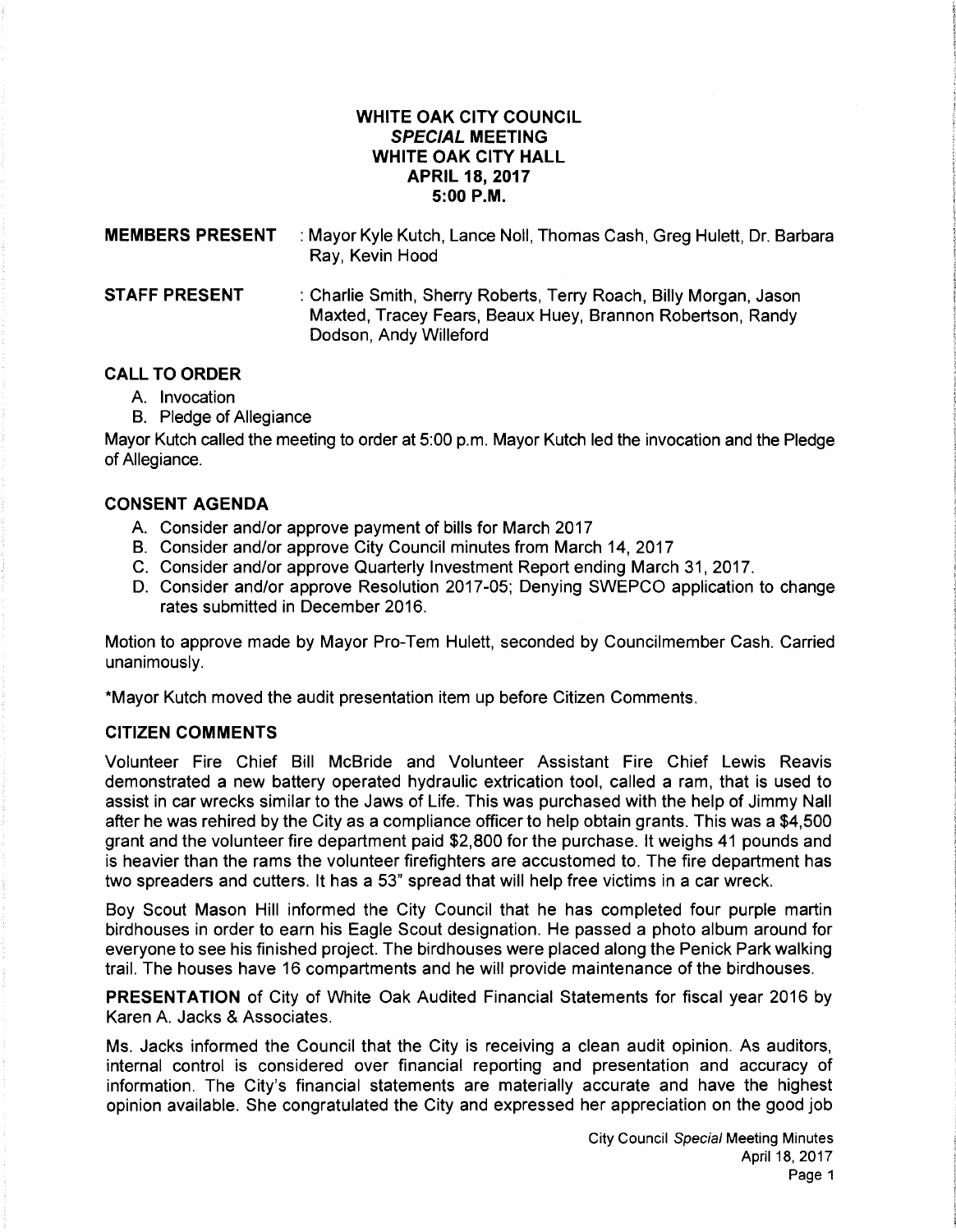performed by staff. She explained that no surprises were found

There is a second report that addresses federal auditing requirements for governments. Again, auditors considered internal control over financial reporting but added compliance with the various rules, laws, regulations, etc. There were no instances of non-compliance found. No violations of statutes, contracts, or grant agreements identified.

On page nine is a discussion by management with lots of financial analyses, year-to-year comparisons, and some narrative to describe the on-goings in the City. She further explained that it is common knowledge that sales tax revenue is down, property tax revenue did not come in as expected, and municipal fines and fees were down. The General Fund basically broke even in FY 15/16. It was depleted by \$3,683, but outperformed the amended budget.

The Water & Sewer fund operated at a deficit of about \$220,000 for the year, but this includes a provision for depreciation, which is a non-cash outlay of \$596,000. Excluding depreciation, the fund performed in a surplus position for the year.

In meeting with management last week, there was discussion regarding two or three matters for staffs' roles in the city. There is a new state statute House Bill 1295 which requires a government that is entering into a contract with a vendor of at least \$1 million or more or if the contract requires city council approval, the vendor must make some disclosures about ownership to the Texas Ethics Commission. This filing is the responsibility of the government. City Coordinator Smith and Assistant City Manager Sherry Roberts will be determining the best implementation method. Staff will probably require this as part of future bid packets.

Ms. Jacks explained there were unauthorized purchases made from the volunteer fire department of approximately \$50,000 that was not sent to bid which is violation under state statute. This has been discussed and corrective action was taken for the future. The auditors understand this was an isolated occurrence.

**PRESENTATION** of National Safe Digging Month Proclamation.

Mayor Kutch explained the proclamation and advised everyone to call before you dig.

**CONSIDER AND/OR APRPOVE** the construction of a building to house the local food bank.

Item tabled.

#### **CITY COORDINATOR ITEMS**

- A. Update on wastewater treatment plant construction The construction crew should finish up in May or June.
- B. Police Department's Texas Police Chief's Recognition Program

Police Chief Terry Roach said the White Oak Police Department (WOPD) was the 66<sup>th</sup> agency recognized in the state in 2012. There are 164 recognized departments out of 1200 agencies and the WOPD was just re-recognized. Recognized departments must be re-recognized every four years. When the department was originally recognized, only two words required changing in the policy and each word was a demerit. It was the least number of demerits earned by anyone at that time. Kilgore asked Sgt. Brannon Robertson to assist in the assessment of their files before the program assessors arrived. With Sgt. Robertson's help, Kilgore received only one demerit. Chief Roach publicly thanked Sgt. Robertson for managing the program and Lt. Andy Willeford for the computer security support.

C. City Hall roof

City Coordinator Smith informed the Council that he checked with Gary from Steel America